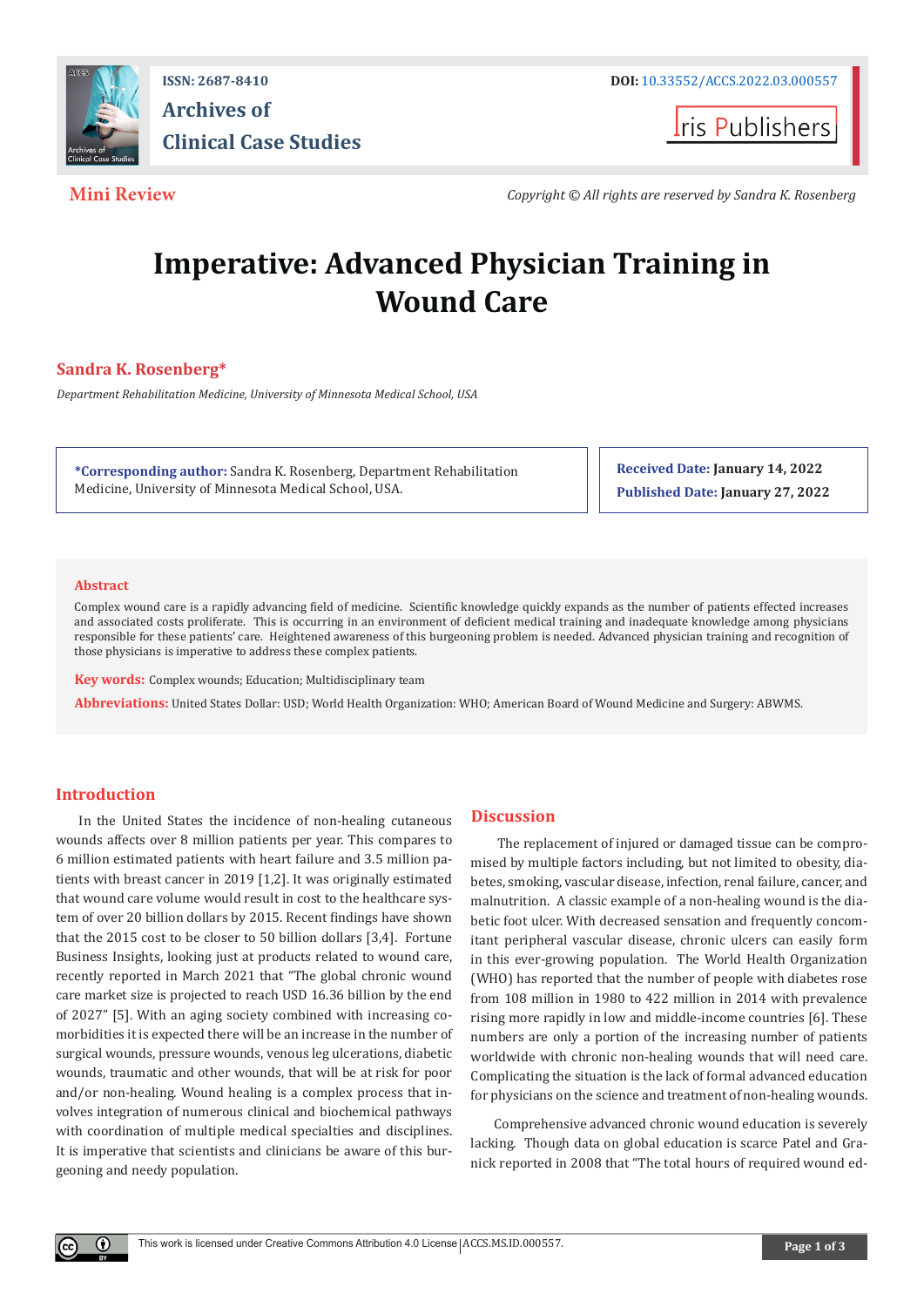ucation received in the United States was 9.2 hours in the 4 years of medical school. In the United Kingdom, the total time devoted to wound-related issues equaled 4.9 hours over 5 years. In Germany, a total of 9 hours of wound education was provided over 6 years" [7]. Yim and Sinha in 2014 found, by surveying medical schools in the United States, only 7 of 55 schools reported a formal wound healing elective [8]. Most patients with problem wounds are often being seen by family physicians and other primary care specialists. A survey reported in 1997 in the Journal of Family Practice found 99% of surveyed primary care physicians felt responsible for pressure ulcer care, but 70% reported lack of adequate training [9]. Clearly, further advanced education and training is needed.

Medical problems associated with and contributing to non-healing wounds present a challenge to the medical system since strategies designed to establish effective wound healing are dependent upon recognition of the precise cause(s) of the wound, identification of comorbidities, understanding prescribed therapeutic regimens, detecting concurrent infection and/or sepsis, peripheral vascular disease, vasculitis, malignancy, cardiac/renal/hepatic abnormalities, endocrine/rheumatological disorders, musculoskeletal/physical limitations, nutritional deficiencies, medication effects and contributing skin diseases. All are important parts of the evaluation. Not only are there systemic factors contributing to poor or stagnant wound healing, but there is a plethora of biochemical and regenerative properties of wound healing scientific knowledge based on rapid advancements in research that need to be regularly reviewed, understood, and integrated. In addition, social issues, fiscal constraints, dietary restrictions, cultural practices, and physical barriers effecting individual patients must be considered. Only then can a true comprehensive optimal treatment plan be developed.

The educated physician can institute a multidisciplinary treatment plan which may include labs, imaging, specialty referrals, nursing care, surgical care, pharmaceutical agents, biologic modalities, pain control, physical therapy, dietary modification, social services, and adjunctive medical devices (i.e., dressings, compression, specialized or modified footwear, prostheses, negative pressure therapy, hyperbaric oxygen, etc.). Multiple factors need to be considered to design appropriate interventions to maximize healing. The clinician must always keep in mind to not cause inadvertent harm. Patient safety and successful healing depend upon a physician who is knowledgeable not only about current wound care medical science, but also about the diagnosis and treatment of the different diseases that alter effective wound healing. The clinician must properly evaluate a patient's non-healing wound and guide the required different specialists and disciplines to work as a team, utilizing all the appropriate modalities to maximize the ability to heal and decrease the risk of recurrent injury. This physician is the advanced wound care specialist with sophisticated wound knowledge and training, understanding that the multidisciplinary coordinated team is the heart of clinical excellence in wound care.

It is essential that advanced wound care clinicians trying to provide the highest level of patient care coordinate a multidisciplinary wound care team. Studies support this approach. In Denmark, Holstein and Ellitsgaard published data in 2000 in Diabetologia showing that wound management in a multidisciplinary set up resulted in a 75% decrease in the incidence of major amputations in diabetics. They concluded that "a multidisciplinary approach is required to decrease the risk of major amputation, wound infection and occurrence of the wounds themselves" [10]. Musarrat and Zahid in the International Wound Journal in February of 2019 reported a fall in diabetic lower extremity amputations from a high baseline of 27.5% down to 3.9% when a multidisciplinary diabetic foot care team was implemented [11]. Yet this comprehensive knowledge base of medicine, science, and expertise with coordination of a team does not fall within any now existing traditional medical or surgical specialty or subspecialty.

The expertise of the advanced wound care physician traverses many existing, traditional medical and surgical specialties without totally falling into the purview of any one group. Plastic surgery, general surgery, orthopedic surgery, vascular surgery, infectious disease, endocrinology, rheumatology, physical medicine and rehabilitation, dermatology, and primary care (general internal medicine, family practice, and emergency medicine) all contribute to the knowledge base and clinical experience involved when treating problematic, non-healing wounds. The advanced wound care physician draws from each, and more, of these areas of expertise, to properly assess a patient's problem(s) and formulate a comprehensive plan of treatment to reestablish and promote effective wound healing. Work is done to control pain, correct metabolic dysfunction, avoid adverse medication effect, minimize financial outlays, and avoid social disruption. The wound care specialist is the 'architect of wound healing' who assembles a team of expert practitioners working in a timely sequence to achieve a healed wound utilizing appropriate modalities. Without the trained wound care physician's expertise and leadership, the effort easily becomes splintered into a series of interventions that may be necessary, but unlikely to be successful alone. Healing is impaired and with it there is significantly increased risk of amputation, functional loss, pain, depression, social isolation, infection, sepsis, hospitalizations, and increased mortality. The care and safety of the patient is compromised. The costs to patient and the healthcare system accelerate.

# **Conclusion**

The science of wound medicine is advancing and changing quickly. The aging population with its multiple concurrent comorbidities is increasing. The global incidence of diabetes and obesity are rising. The needs of a rapidly growing number of patients with complex wounds needs to be addressed. Costs are skyrocketing. It is only the educated, advanced wound care physician, knowledgeable about the causes, pathophysiology, natural history, associated comorbidities, prognosis, and treatment of problematic, non-healing wounds, who can safely and efficiently orchestrate an interdisciplinary and multispecialty team to meet the needs of these difficult patients. However, training is lacking. Organizations, such as the American Board of Wound Medicine and Surgery (ABWMS), have been developing wound fellowships to educate physicians [12]. Discussions are ongoing with the American Osteopathic Association and the American Board of Medical Specialties to address the need for subspecialty certification. As medicine advances so